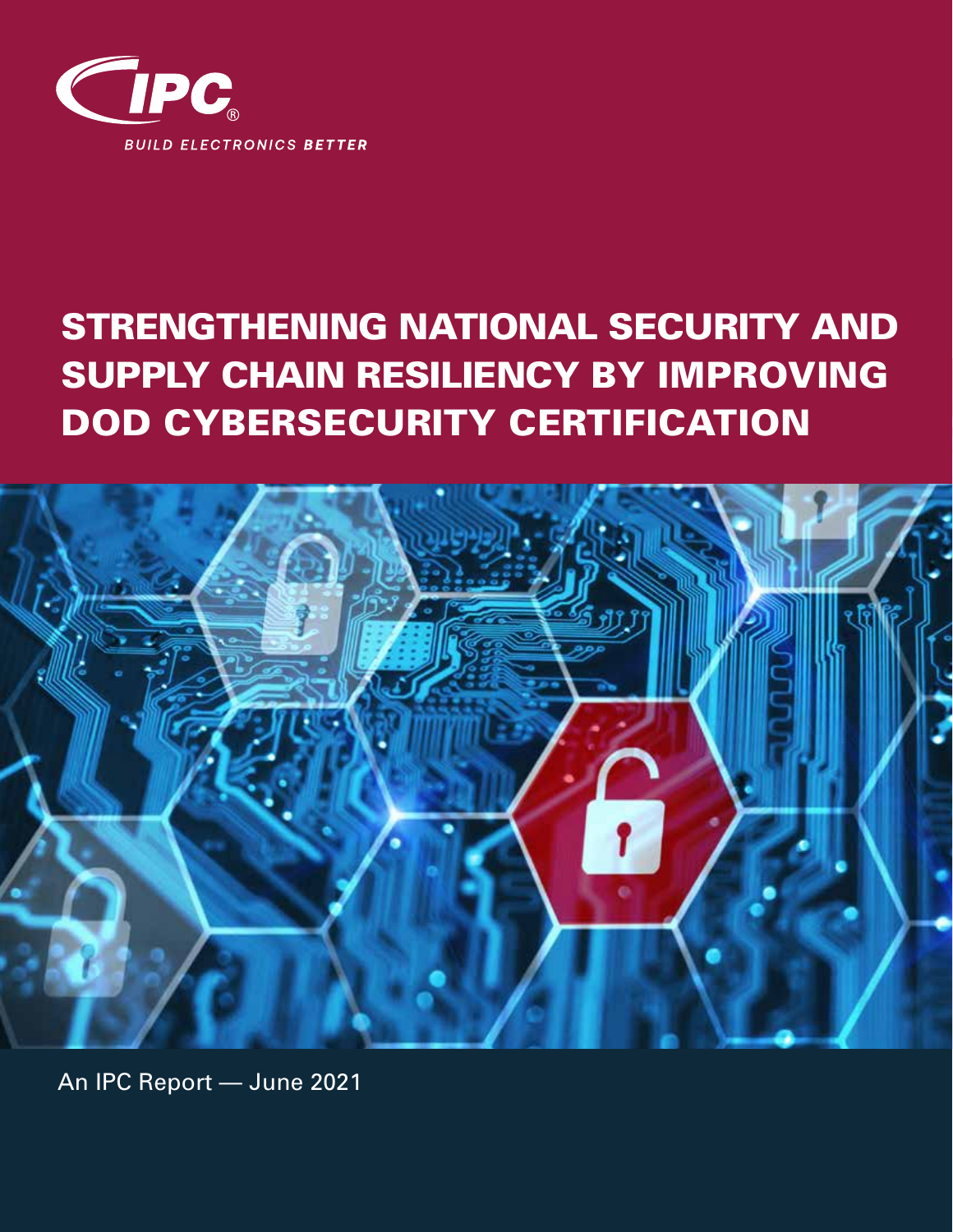

## TABLE OF CONTENTS

| The DFARS Interim Rule Introduced Several New Requirements  4                   |  |
|---------------------------------------------------------------------------------|--|
| The CMMC May Cause Further Erosion of the DIB and Undermine National Security 5 |  |
| The Cost of the CMMC DFARS Rule is Vastly Underestimated  8                     |  |
|                                                                                 |  |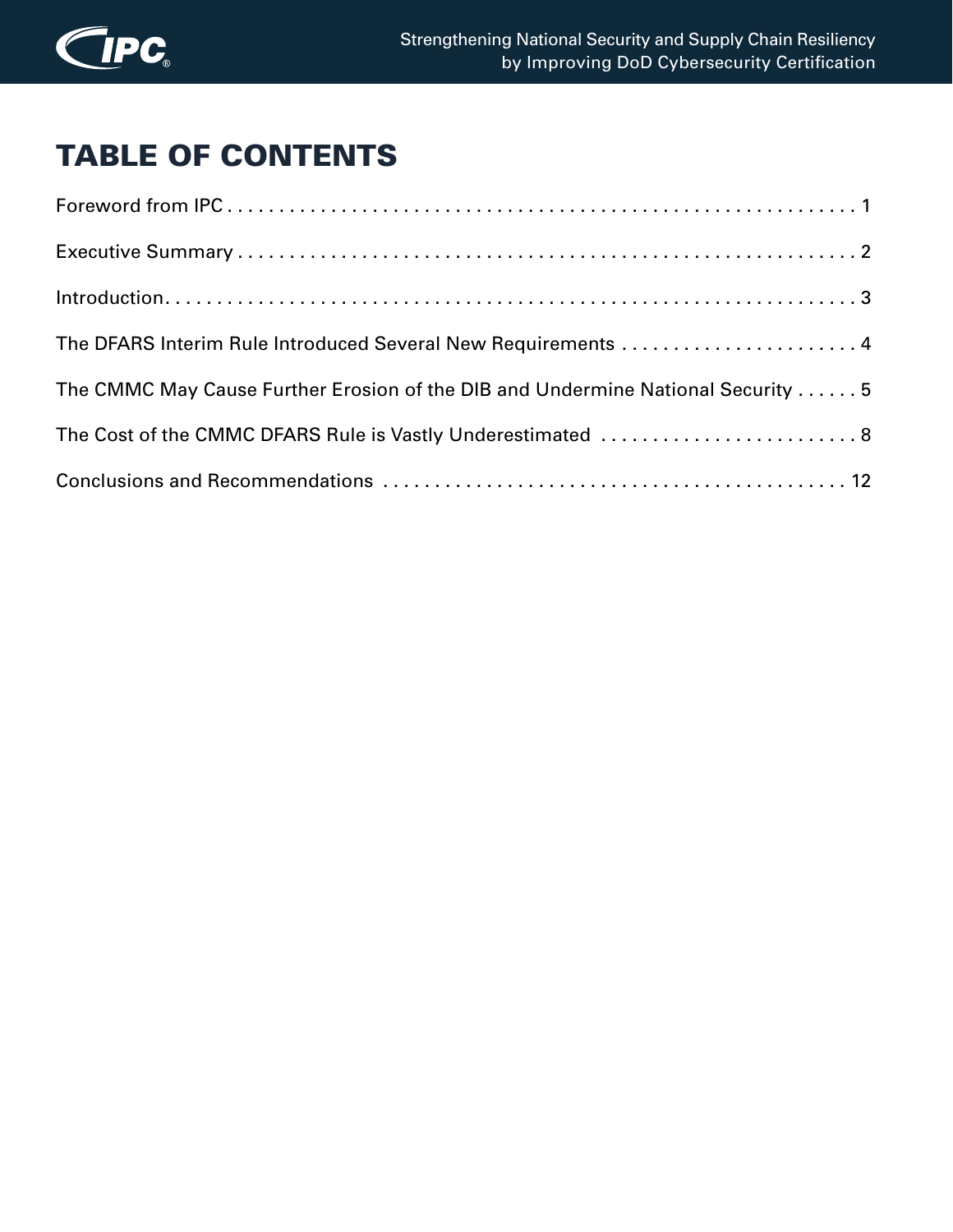### FOREWORD



Cyberattacks on the U.S. industrial base continue to grow in number, scope, and sophistication. U.S. electronics manufacturers are especially attractive to attackers given the unique importance of electronics in nearly all defense applications and weaponry. In response, the industry has taken proactive steps to protect controlled unclassified information (CUI) and other sensitive information related to the design, production, and performance of defense electronics.

The most notable example of the industry's proactive posture is the development of the IPC-1791 "Trusted Supplier" standard and the corresponding Qualified Manufacturers List (QML) for those that design and fabricate printed circuit boards and printed circuit assemblies. The standard, which was developed in collaboration with the U.S. Defense Department's Executive Agent for Printed Circuit Boards and Interconnect Technology, builds on previously existing standards to cover both cyber and physical security. More and more companies are getting validated to the standard, establishing a more robust community of trusted suppliers of electronics to the Department of Defense (DoD).

IPC-1791 anticipated the Cybersecurity Maturity Model Certification (CMMC). Those companies that are validated to IPC-1791, in fact, are better prepared to achieve the requisite certification under CMMC. However, the CMMC places significant new obligations on electronics manufacturers, who tend to operate on razor-thin margins in a highly competitive global marketplace. Defense-related work is usually a small percentage of overall revenue for these businesses, raising concerns for many companies about whether the higher-than-expected costs of CMMC compliance can be justified.

This report, drawing on IPC industry survey results, amplifies concerns that the CMMC may weaken U.S. industrial base resiliency even as it seeks to bolster security for those that remain in it. The report's author, defense cyber policy expert Leslie Weinstein of HITRUST, lends her analysis of the survey results and offers opportunities for DoD to better support the industry through CMMC compliance and certification.

IPC will continue to be an advocate for the industry on this important issue and encourages companies to take all necessary steps to understand the CMMC and seek certification as necessary.

gruttin

John W. Mitchell President and CEO IPC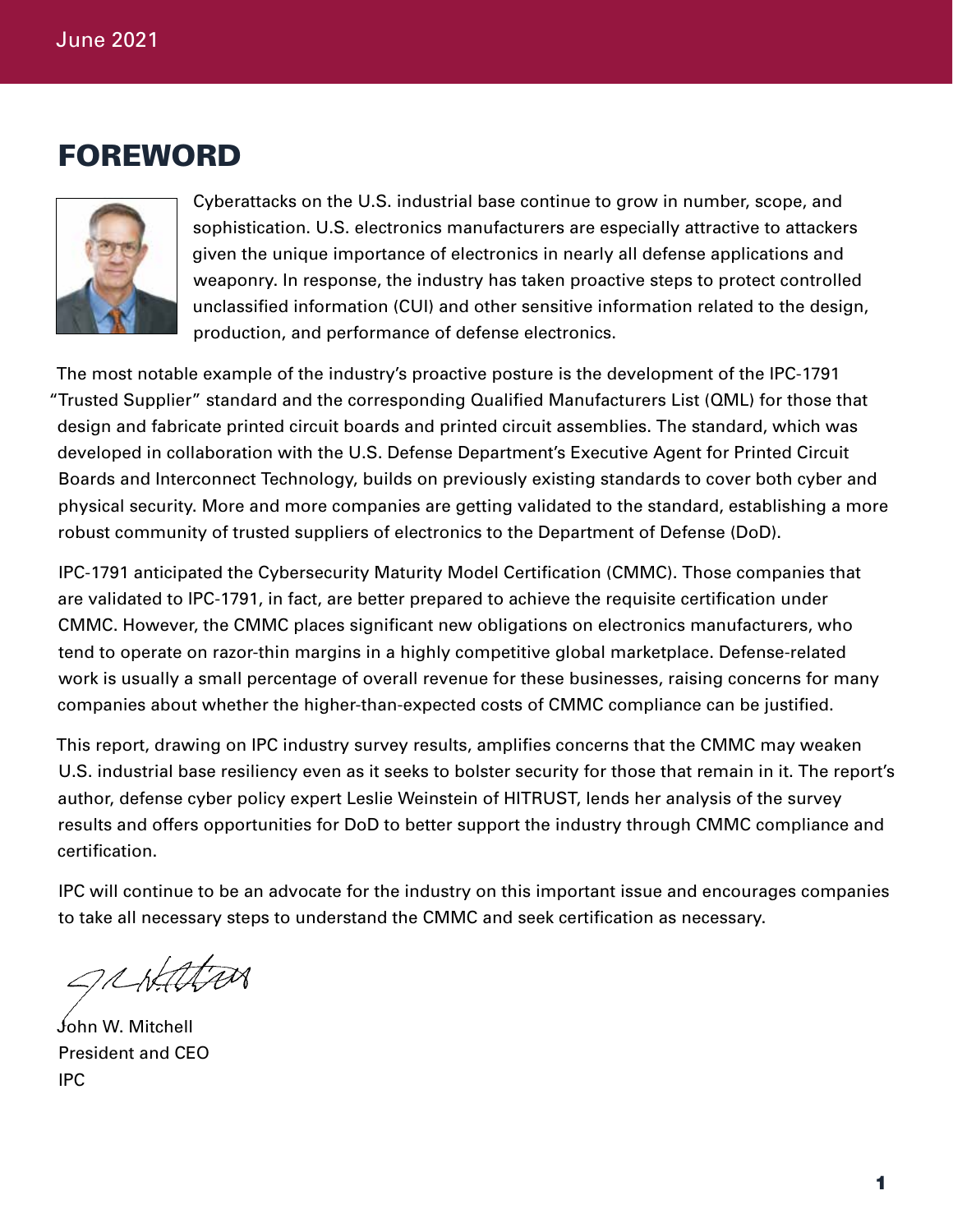

## EXECUTIVE SUMMARY

This report finds:

- The costs and burdens anticipated to be necessary to achieve Cybersecurity Maturity Model Certification (CMMC) compliance will drive many suppliers out of the U.S. Department of Defense (DoD) supply chain, which will negatively impact national security.
	- Nearly one-quarter (24 percent) of IPC survey respondents indicate that the costs and burdens of CMMC compliance will likely force them out of the DoD supply chain.
	- A third (33 percent) of respondents feel the CMMC will weaken at least part of the electronics industrial base, while 18 percent are unsure, highlighting the uncertainty around CMMC.
	- Roughly 41 percent of respondents believe that applying the CMMC clause to their suppliers will create problems within the supply chain.
- DoD underestimates the cost impact of the Defense Federal Acquisition Regulation Supplement (DFARS) interim rule, which is premised on a false understanding that the cost burden on the U.S. defense industrial base (DIB) is manageable and sustainable.
	- Approximately 68 percent of respondents foresee the need to hire a consultant or bring in outside help to prepare for CMMC assessment.
	- Nearly one-third (32 percent) report it will take one to two years to prepare to undergo a CMMC assessment.
- Most companies seem unaware of the potentially heavy costs associated with CMMC compliance, and the DoD has provided too few resources to ensure the DIB can achieve CMMC compliance.
	- Less than half (49 percent) of survey respondents feel they are "very" or "extremely" familiar with CMMC compliance.
	- Some 52 percent of respondents report that DoD has not provided industry with sufficient guidance to support CMMC preparedness efforts.
- The DoD should leverage existing standards to help reduce the costs and burdens of CMMC compliance.
	- While the CMMC's stated objective is to improve supply chain visibility and monitoring, it does so at the expense of other key aspects of supply chain health. The CMMC runs the risk of creating barriers to entry which will complicate supplier onboarding and reduce supply chain diversity and resiliency.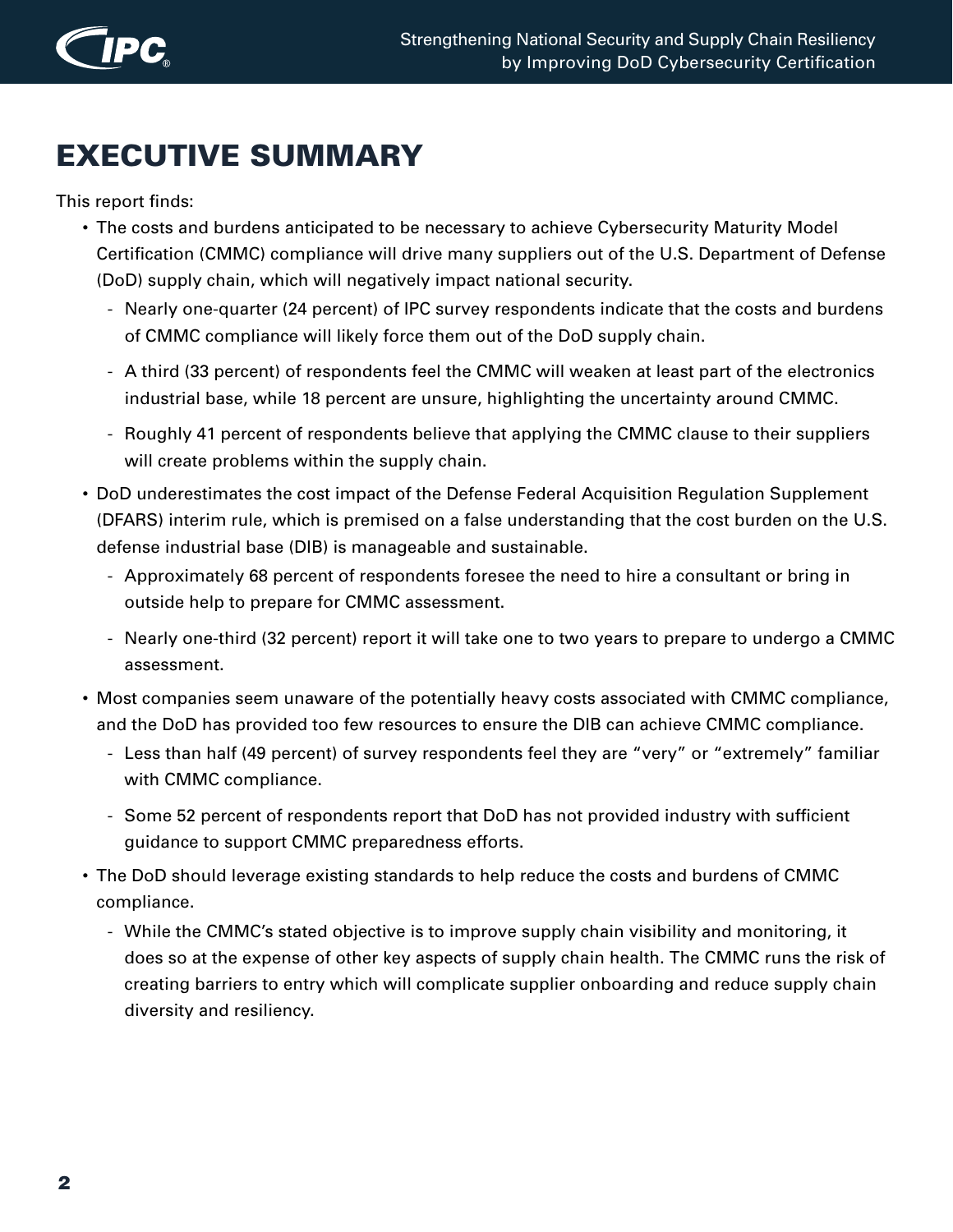### INTRODUCTION

Last year, the U.S. Department of Defense (DoD) issued an interim rule establishing a new framework for strengthening the cybersecurity posture of the U.S. defense industrial base (DIB). Referred to as the Cybersecurity Maturity Model Certification (CMMC), the framework sets out new requirements, as well as an assessment and certification process, that is designed to better safeguard sensitive federal contract information (FCI) and controlled unclassified information (CUI). When it is fully implemented, the CMMC will place new obligations on all U.S. electronics manufacturers that directly or indirectly serve the U.S. defense market.

The CMMC is a laudable and necessary DoD initiative, but it is not without risk to the resiliency of the DIB. In creating the CMMC, DoD has failed to appreciate the true costs associated with certification. The costs, in fact, are considerable, especially for electronics manufacturers which operate in a highly competitive, thin-margin business. Given that DoD-related sales are a small percentage of overall sales for most electronics manufacturers, many may exit the defense market, concluding that CMMC costs cannot be justified.

To better understand the potential impact of the CMMC on U.S. electronics manufacturers, IPC fielded an industry survey between February 25 and March 5, 2021. The survey garnered 108 responses from contract manufacturers, printed circuit board fabricators, original equipment manufacturers and suppliers that self-reported they are planning to undergo a CMMC assessment in the next five years.

The results of the survey confirm the likelihood that the CMMC will push many companies out of the defense market unless DoD takes steps to support the industry's assessment and compliance. Even more worrisome, the risk to industrial base resiliency may be greater than currently realized as most companies are not fully aware of the heavy costs associated with CMMC compliance.

This report concludes that the DoD should reduce the costs and burdens of the CMMC on the DIB by leveraging existing industry standards and certifications. There are several widely adopted security standards and certification processes that have been implemented by thousands of companies around the world. Recognizing additional certifications currently available in the market will not only save DIB companies money and reduce the number of redundant audits by leveraging their existing certifications, but it will also create a pool of DIB companies who are able to bid on solicitations containing the CMMC Defense Federal Acquisition Regulation Supplement (DFARS) clause.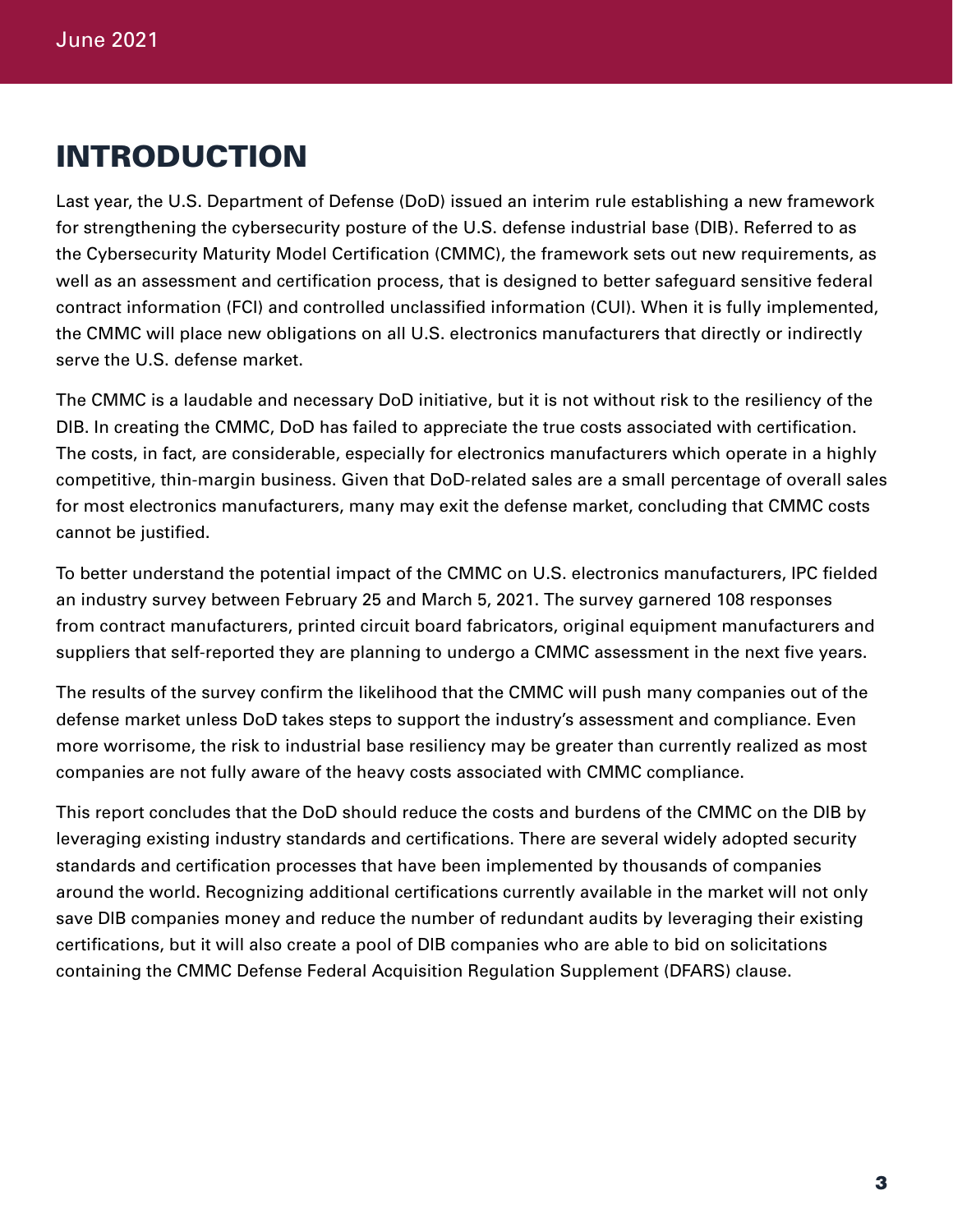

## CMMC DFARS INTERIM RULE OVERVIEW

On September 29, 2020, the DoD published an emergency interim rule in the Federal Register to amend the DFARS to implement a DoD Assessment Methodology and the CMMC framework to assess contractor implementation of cybersecurity requirements and enhance the protection of unclassified information within the DoD supply chain. The CMMC requires a third-party verification of contractor implementation of cybersecurity requirements and has a five-year implementation timeline. The DoD assessment and scoring methodology measures contractor implementation of existing cybersecurity requirements. The existing cybersecurity requirements, found in the DFARS clause 252.204-7012, requires contractors who handle CUI to implement NIST SP 800-171 in their environments which handle CUI. However, findings from a DoD Inspector General report (DODIG-2019-105, "Audit of Protection of DoD Controlled Unclassified Information on Contractor-Owned Networks and Systems") indicated that DoD contractors did not consistently implement mandated system security requirements for safeguarding CUI, and it recommended that DoD take steps to assess a contractor's ability to protect this information. The DFARS interim rule was issued in direct response to this finding and is meant to provide DoD visibility into the cybersecurity posture of its supply chain.

In addition to the DoD Assessment Methodology, the DFARS interim rule introduced three new DFARS Clauses:

- 7019 Clause: Requires contractors who handle CUI to implement NIST SP 800-171 for environments which handle CUI; conduct a self-assessment (Basic Assessment) using NIST SP 800-171A1A1 and the DoD Assessment Methodology scoring rubric; and submit their score into the Supplier Performance Risk System (SPRS) to be considered for award with a contract containing both the -7012 and -7019 Clauses. The -7019 Clause has a three-year implementation timeline, with 100% of new RFPs to contain the clause by October 1, 2023. The score on record must not be more than three years old.
- 7020 Clause: Paired with the -7012 and -7019 Clauses, it requires a contractor to provide the Government with access to its facilities, systems, and personnel when it is necessary for DoD to conduct or renew a higher-level assessment, known as Medium and High Assessments.
	- Medium Assessment: Required for certain DoD awardees. The contractor provides DoD access to its facilities and personnel, if necessary, and prepares for/participates in the assessment conducted by the DoD. The DoD assessor will review the system security plan description of how each requirement is met and will identify any descriptions that may not properly address the security requirements. DoD will post the results in SPRS.

<sup>&</sup>lt;sup>1</sup>Ross, Dempsey, and Pillitteri, U.S. National Institute of Standards and Technology (NIST), "Assessing Security [Requirements for Controlled Unclassified Informatio](https://nvlpubs.nist.gov/nistpubs/SpecialPublications/NIST.SP.800-171A.pdf)n," NIST Special Publication 800-171A, June 2018.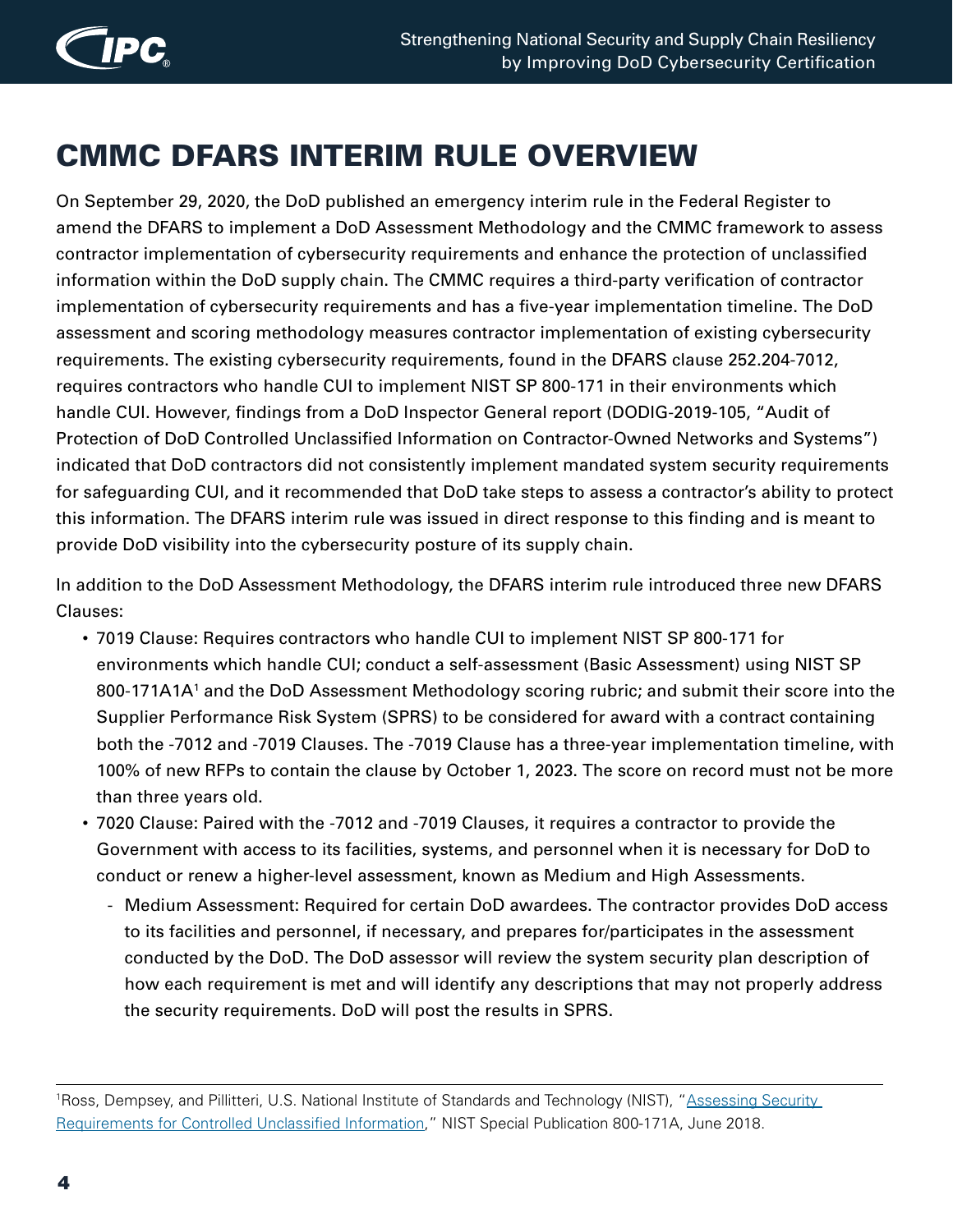- High Assessment: Required for certain DoD awardees. The contractor provides the DoD access to its facilities, systems, and personnel and prepares for/participates in the assessment conducted by DoD. The DoD assessors will review the system security plan description of how each requirement is met and the contractor will demonstrate the implementation to the DoD assessors. DoD will post the results in SPRS.
- 7020 Clause: The CMMC clause. It is prescribed for use in solicitations and contracts, including solicitations and contracts using FAR Part 12 procedures for the acquisition of commercial items, excluding acquisitions exclusively for COTS items. CMMC will apply to all DoD solicitations and contracts, including those for the acquisition of commercial items (except those exclusively COTS items) valued at greater than the micro-purchase threshold, starting on or after October 1, 2025. CMMC certification requirements are required to be flowed down to subcontractors at all tiers, based on the sensitivity of the unclassified information flowed down to each subcontractor.

This white paper provides an analysis of an IPC industry survey and compares the findings with the DFARS Interim Rule's analysis of the impact of the CMMC to industry, highlighting major discrepancies that have the potential to detrimentally impact the DIB and ultimately undermine national security.

## THE CMMC MAY CAUSE FURTHER EROSION OF THE DIB AND UNDERMINE NATIONAL SECURITY

The 2018 National Security Strategy "highlights the importance of a vibrant manufacturing sector to comprehensive national power, while warning of the dangers inherent in the weakening of America's manufacturing base: A healthy defense industrial base is a critical element of U.S. power and the National Security Innovation Base."<sup>2</sup> According to Dun & Bradstreet, the four characteristics of a healthy supply chain are supplier diversity, supply chain visibility, effective supplier onboarding, and supply chain monitoring.<sup>3</sup> While the CMMC's stated objective is to improve supply chain visibility and monitoring, the CMMC does so at the expense of other key aspects of supply chain health. The CMMC creates barriers to entry which complicate supplier onboarding and decrease supplier diversity, therefore reducing supply chain resiliency. Since 2010, critical manufacturing and DIB manufacturing industries have seen fluctuations in federal obligations spending, creating variability in vendor counts, and deteriorating DoD's supply chain (Figure 1). The effects of sequestration and the budget caps accelerated the downward trend in vendor counts, resulting in an estimated 20% decline in the number of prime vendors. 4

<sup>&</sup>lt;sup>2</sup> U.S. Dept. of Defense, Assessing and Strengthening the Manufacturing and Defense Industrial Base and Supply Chain [Resiliency of the United States,](https://media.defense.gov/2018/Oct/05/2002048904/-1/-1/1/ASSESSING-AND-STRENGTHENING-THE-MANUFACTURING-AND-DEFENSE-INDUSTRIAL-BASE-AND-SUPPLY-CHAIN-RESILIENCY.PDF) Report to President Donald J. Trump by the Interagency Task Force in Fulfillment of Executive Order 13806, September 2018, page 24. Hereafter cited as the "Defense Industrial Base Report."

<sup>&</sup>lt;sup>3</sup> Brian Alster, Dun & Bradstreet [Supply Chains Need Health Checks, Too](https://www.dnb.com/perspectives/supply-chain/4-steps-healthy-supply-chain.html), July 12, 2018

<sup>4</sup> US. Department of Defense, Defense Industrial Base Report, p. 26.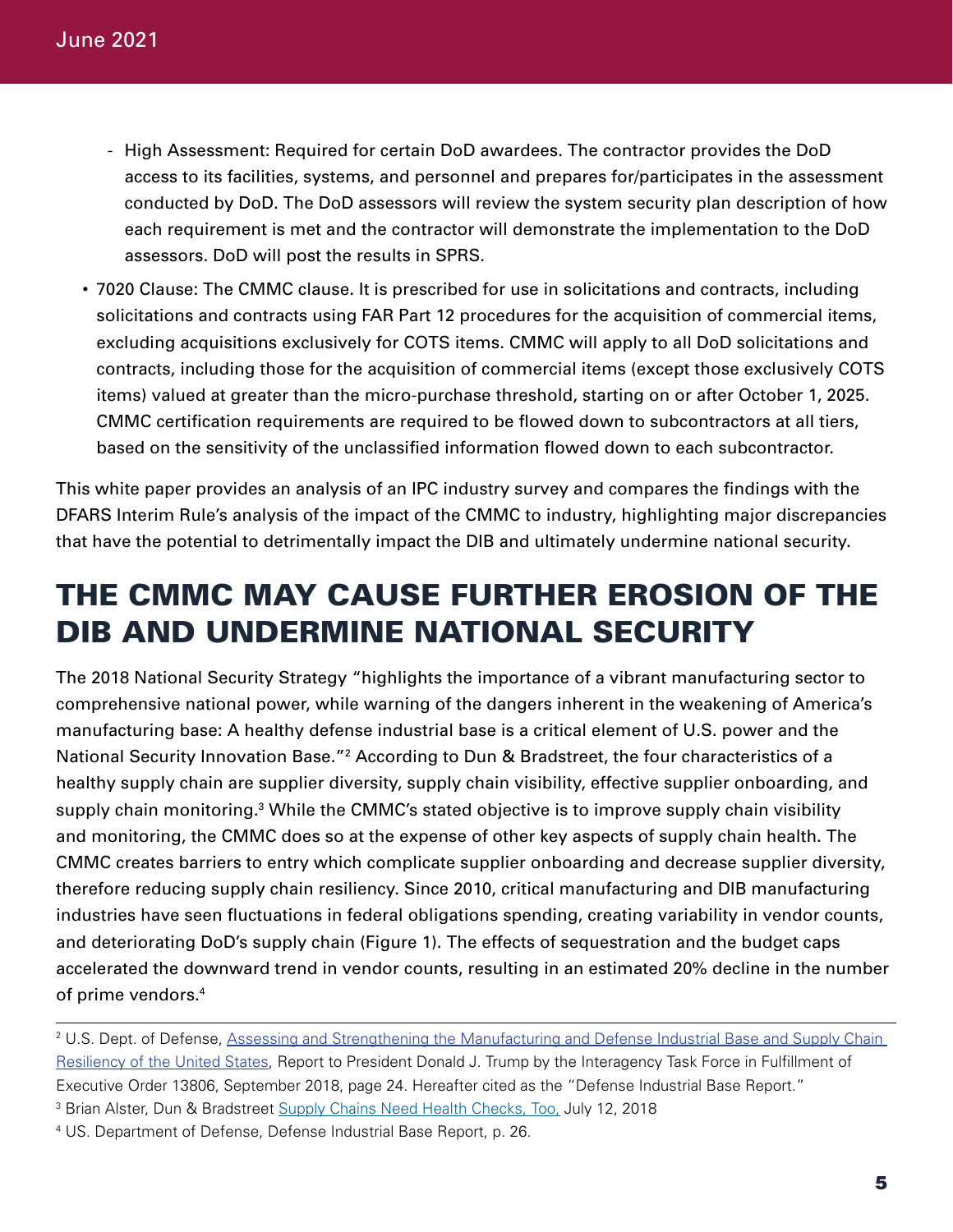

### **Figure 1: Falling Vendor Counts in Key Manufacturing and Defense Industrial Base Areas**





*Source: U.S. Department of Defense, Defense Industrial Base Report, p. 26.*

Nearly one-quarter of the IPC CMMC survey respondents indicated that the costs and burdens of CMMC compliance are likely to force them out of the DoD supply chain (see Figure 2). Most of the survey respondents report that 50% or less of their annual company revenue comes from the DoD. For many small businesses, the costs and burdens of CMMC compliance may outweigh the benefits gained by supplying to the DoD. Respondents of the survey also indicated that the DoD has not done enough to prepare the DIB for the CMMC, noting a lack of sufficient guidance on the requirements. This lack of guidance on the requirements has created difficulties for the DIB in evaluating external resources, such as consultants, which 68% of respondents believe will be needed to prepare for the CMMC.

### **Figure 2: Likelihood of Being Forced Out of the U.S. Defense Market Likelihood of Being Forced Out of U.S. Defense Market**



*Source: IPC Industry Survey, 2021*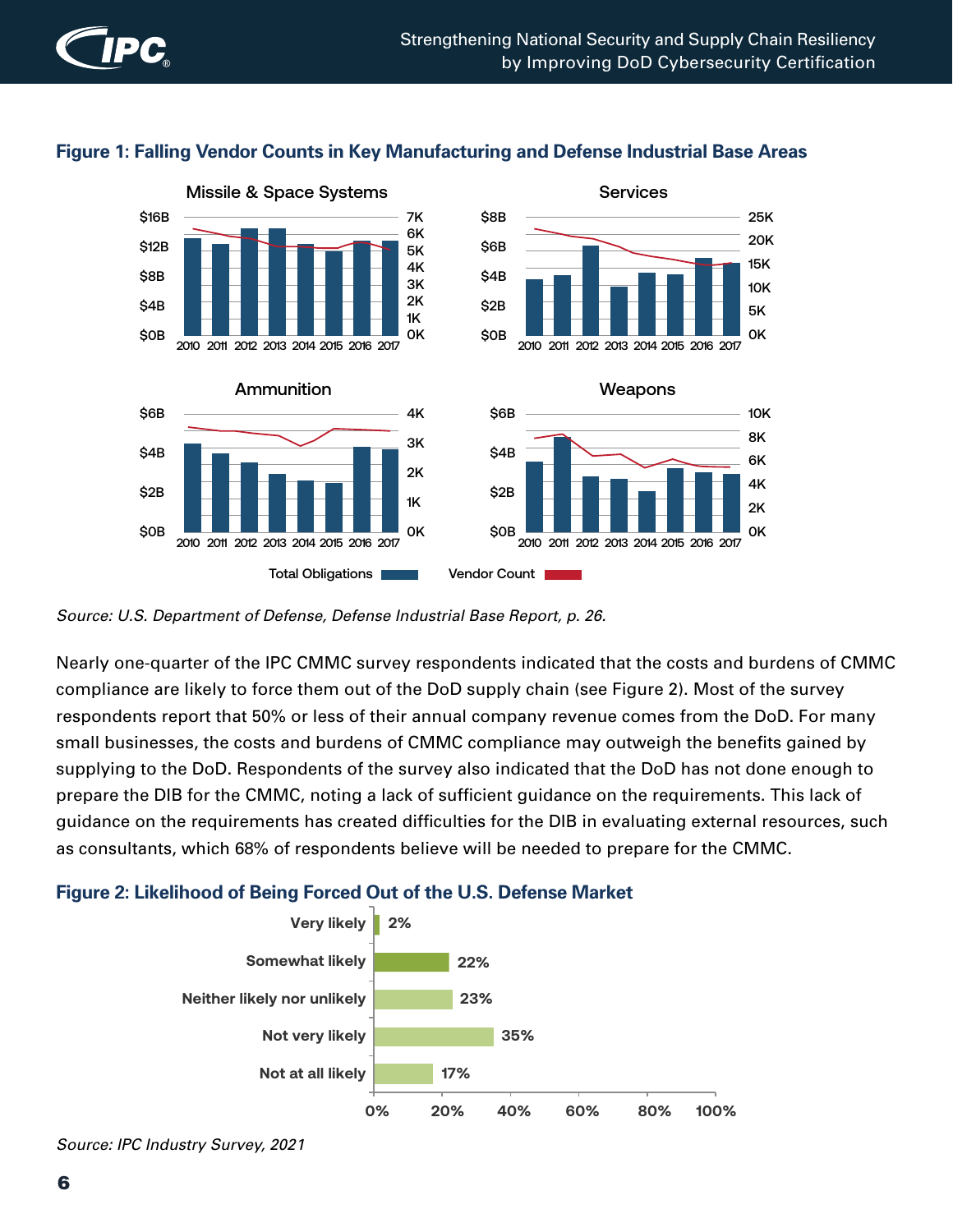Most suppliers expect and are willing to spend upwards of \$50,000 on CMMC readiness. At the same time, more than half of suppliers report implementation costs exceeding \$100,000 would make CMMC readiness too expensive. In DoD's cost analysis submitted as supporting documentation with the DFARS interim rule, DoD estimated the cost of a CMMC Maturity Level 3 (ML3) certification to be more than \$118,000 in the first year. Therefore, DoD's own cost analysis of CMMC ML3 compliance is in the range of being too expensive for 77% of IPC CMMC survey respondents. Figure 3 also highlights the apparent lack of awareness the DIB has of DoD's estimated cost of CMMC compliance. **Very likely**



### **Figure 3: Industry Willingness to Spend on CMMC Readiness CMMC Readiness Expenditures**



The CMMC-Accreditation Body (CMMC-AB), the sole entity recognized by the DoD to issue CMMC certifications, created the concept of a "registered practitioner" (RP) and a "registered provider organization" (RPO). According to the CMMC-AB's website (cmmcab.org), "The RPOs and RPs in the CMMC ecosystem provide advice, consulting, and recommendations to their clients." RPs and RPOs are the "implementers" and consultants, but do not conduct Certified CMMC Assessments. These RPs "have attended CMMC-AB sponsored training classes, completed a test, signed the Code of Professional Conduct, and passed a criminal background check" prior to being listed on the CMMC-AB Marketplace. RPOs must "receive authorization from the CMMC-AB as a result of registering, sign the RPO agreement with the CMMC-AB, pass an Organizational Background Check via data provided to the CMMC-AB by Dun & Bradstreet and have a DUNS number, and at least one RP must be associated with the RPO at all times" to be listed on the Marketplace. The CMMC-AB's website further states that attaining the RPO badge simply means that a company has a "basic understanding of [the CMMC's] requirements" and does not connote expertise. The RP badge costs individual consultants \$500 annually to maintain, and the RPO badge costs companies \$5,000 annually to maintain.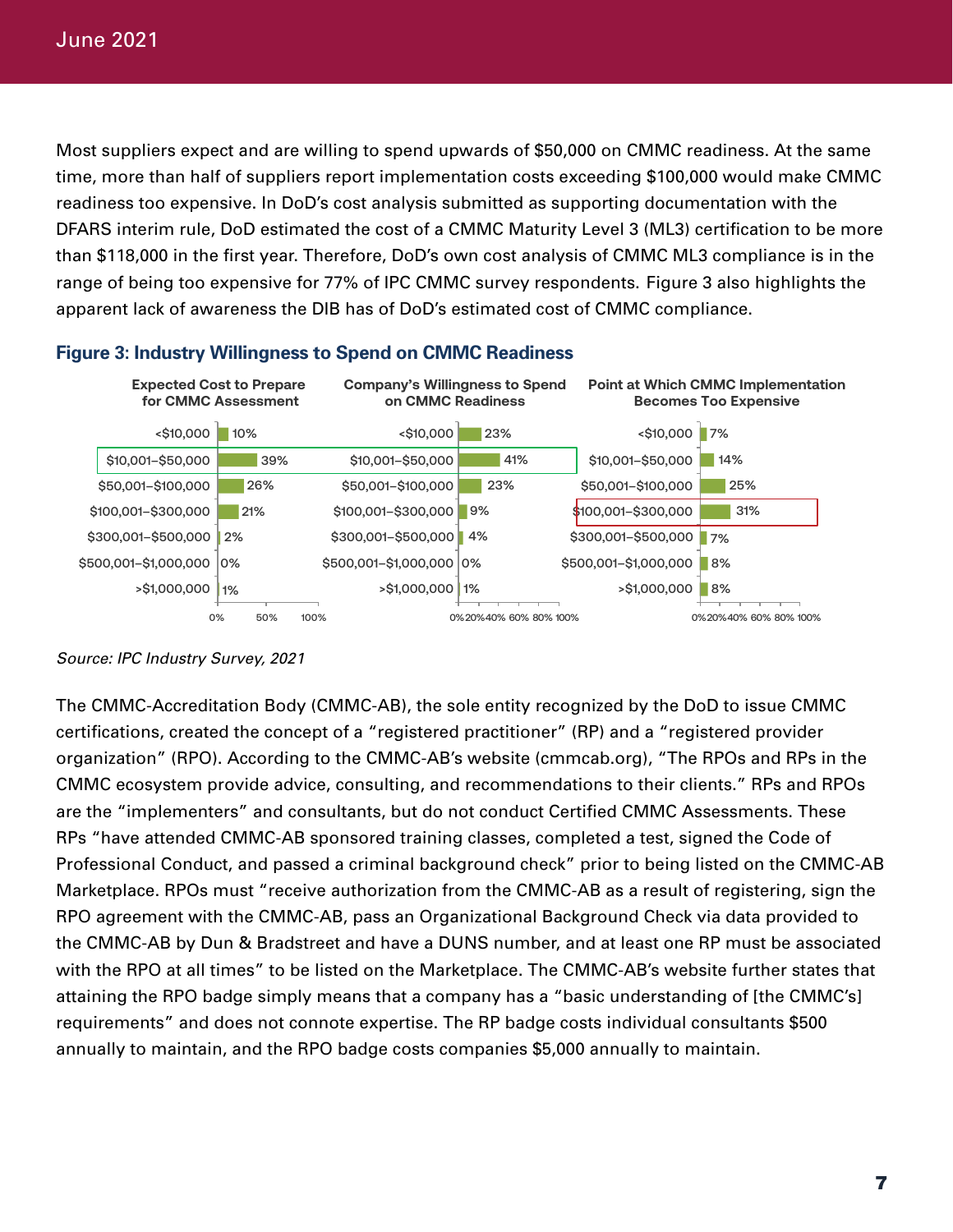

While the preponderance of the IPC survey respondents claimed that DoD had not done enough to guide the DIB to qualified CMMC practitioners, a few respondents believed that the CMMC-AB RP badge helped them identify qualified consultants. Fortunately, only a small minority of respondents believed that the RP badge implies expertise.

To steer industry to qualified professionals who can help with implementing the CMMC, the DoD and the CMMC-AB could leverage the DoD Cyber Workforce Framework (DCWF) to communicate to industry the knowledge, skills, and attributes of qualified internal cyber workers or external consultants. The DCWF describes the work performed by the full spectrum of the cyber workforce as defined in DoD Directive (DoDD) 8140.01. The DCWF leverages the original National Initiative for Cybersecurity Education (NICE) Cybersecurity Workforce Framework (NCWF) and the DoD Joint Cyberspace Training and Certification Standards (JCT&CS). 5 The DCWF has a hierarchical structure with seven broad categories (e.g., "securely provision" and "oversee and govern"), 33 specialty areas (e.g., "systems administration" and "data administration"), and 54 work roles (e.g., "system administrator" and "technical support specialist"). Each work role contains a definition as well as a representative list of tasks and knowledge, skills and abilities (KSAs) describing what is needed to execute key functions. There is also a Certified Information Systems Auditor (CISA) certification issued by the Information Systems Audit and Control Association (ISACA), which could be leveraged to connote IT auditing expertise and experience.

## THE COST OF THE CMMC DFARS RULE IS VASTLY UNDERESTIMATED

In the DFARS interim rule, the DoD claims that only 30% of the DIB would be expected to attain a CMMC ML3, while the majority (60%) will only need a CMMC ML1. This rule implies that only 30% of the DIB handles or needs to handle CUI, as CMMC ML3 or higher is required to handle CUI. But according to the IPC survey results, 83% of respondents handle CUI and ITAR (International Traffic in Arms Regulations) data (see Figure 4). While the IPC survey respondents may not accurately represent the actual distribution of companies in the DIB who handle CUI, the survey results indicate that DoD's assumption that a minority of the DIB handle CUI may be uninformed.

<sup>&</sup>lt;sup>5</sup> U.S. Dept. of Defense Chief Information Officer, "The DoD Cyber Workforce Framework." (DCWF), [https://](https://dodcio.defense.gov/Cyber-Workforce/DCWF.aspx) [dodcio.defense.gov/Cyber-Workforce/DCWF.aspx](https://dodcio.defense.gov/Cyber-Workforce/DCWF.aspx).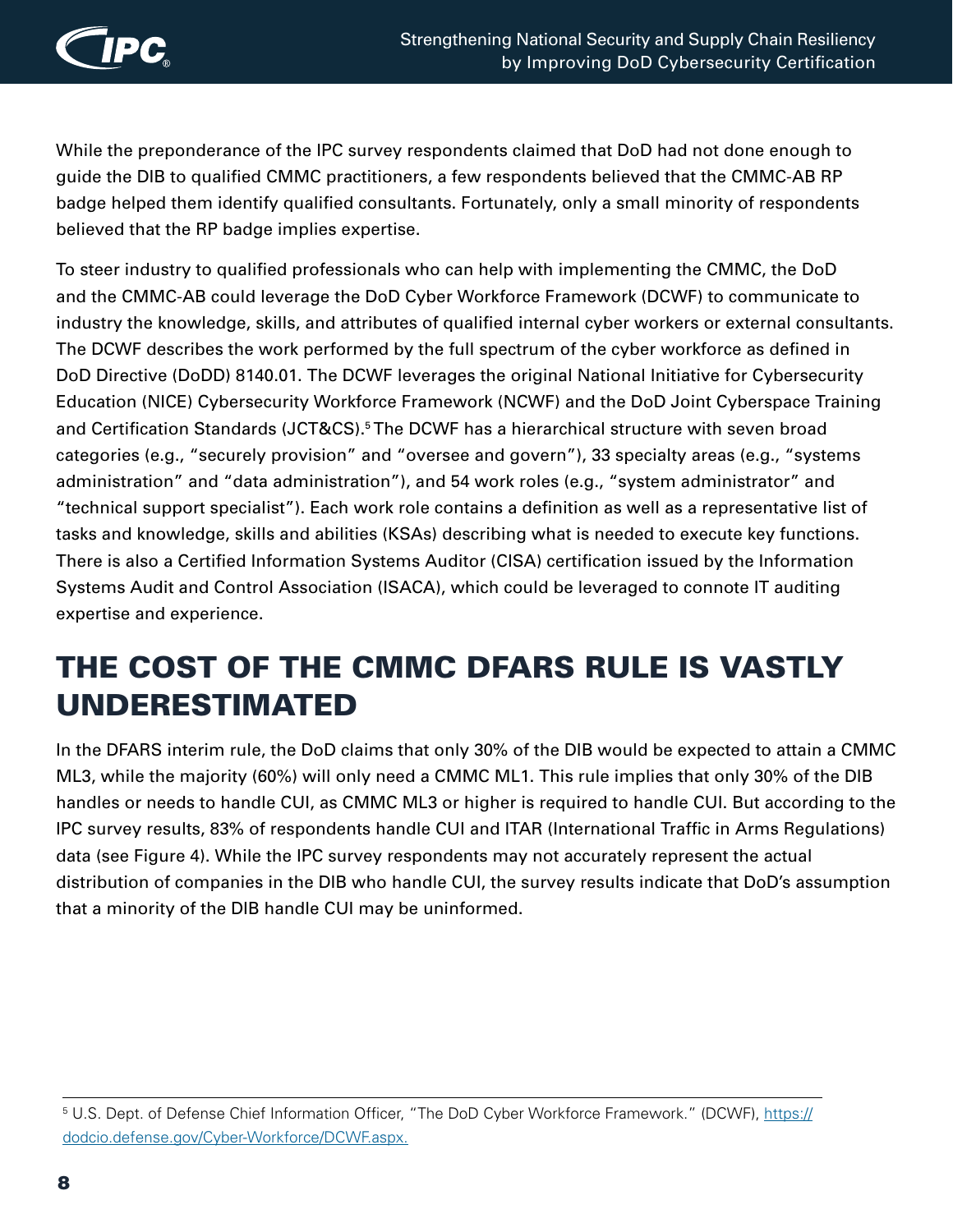



*Source: IPC Industry Survey, 2021.*

The DoD estimates a CMMC ML1 will cost \$2,999 for small entities, for both the contractor support and the C3PAO assessment. The DoD estimates a CMMC ML3 will cost small entities \$26,214 in nonrecurring engineering costs, \$41,666 in annual recurring costs, and \$51,096 for contractor support and the C3PAO assessment. Thus, the cost of a CMMC ML3 in the first year is more than \$118,000. The cost difference between the CMMC ML1 and CMMC ML3 is more than \$115,000 per small entity.

The DoD believes there are 163,391 small companies in the DIB. The DoD estimates the total cost to small entities in the first 10 years of the CMMC to be \$3 billion, based on the assumption that 30 percent of the DIB will need a CMMC ML3 (see Table 1).

| <b>Level 3</b> |                |               |               |               |        |                   |
|----------------|----------------|---------------|---------------|---------------|--------|-------------------|
| <b>Year</b>    | <b>Initial</b> | <b>Recert</b> | <b>Recert</b> | <b>Recert</b> | Total  | <b>Total Cost</b> |
|                | 335            | 0             | 0             | 0             | 335    | \$39,856,827      |
| 2              | 1,661          | 0             | 0             | 0             | 1,661  | \$211,576,581     |
| 3              | 5,543          | 0             | 0             | 0             | 5,543  | \$742,647,086     |
| 4              | 10,624         | 335           | 0             | 0             | 10,959 | \$1,595,233,775   |
| 5              | 10,623         | 1,661         | 0             | 0             | 12,284 | \$2,105,527,148   |
| 6              | 10,623         | 5,543         | 0             | 0             | 16,166 | \$2,746,498,185   |
|                | 9,590          | 10,624        | 335           | 0             | 20,549 | \$3,342,948,078   |
| 8              |                | 10,623        | 1,661         | 0             | 12,284 | \$2,669,250,684   |
| 9              |                | 10,623        | 5,543         | 0             | 16,166 | \$2,867,603,803   |
| 10             |                | 9,590         | 10,624        | 335           | 20,549 | \$3,091,555,818   |

### **Table 1: DoD Cost Impact of CMMC ML3 for First 10 Years**

*Source: U.S. Department of Defense, "Defense Federal Acquisition Regulation Supplement: Assessing Contractor Implementation of Cybersecurity Requirements (DFARS Case 2019–D041)," Federal Register 85, no. 189 (September 29, 2020), pp. 61505-61522.<https://www.govinfo.gov/content/pkg/FR-2020-09-29/pdf/2020-21123.pdf>*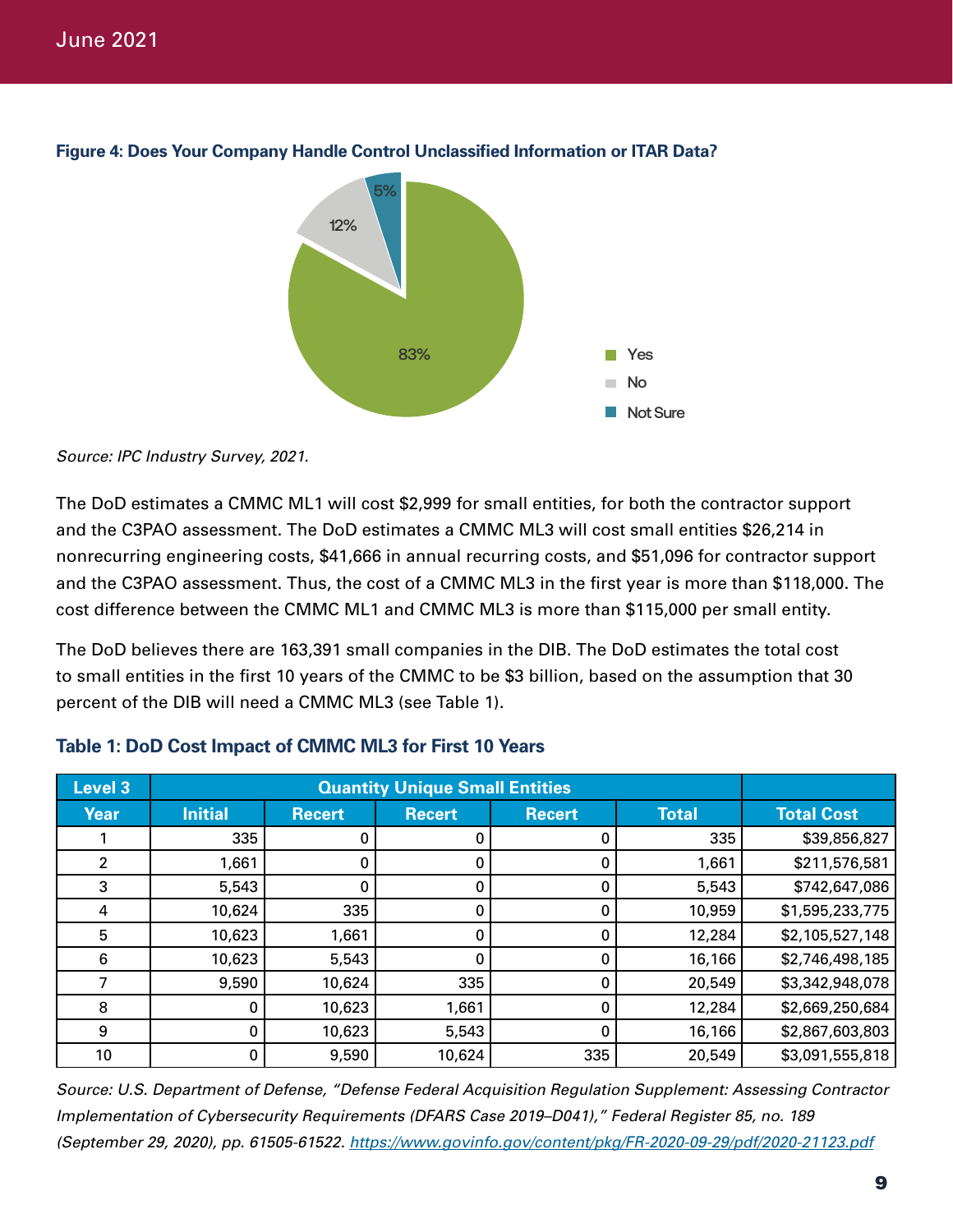

If, however, one assumes that the distribution of the IPC survey results is representative of the CMMC ML3 distribution, the cost of the CMMC ML3 certification to small entities skyrockets from \$3.3 billion in the 7th year of implementation (the most expensive year out of the first 10) to \$9.3 billion. If the actual percentage of DIB companies needing a CMMC ML3 is between the DoD's estimate and the IPC survey results, at 60 percent, the cost in year seven is more than \$6.6 billion to small businesses (see Table 2).

| <b>Year</b>    | <b>Total Small Entities</b> | <b>Total Cost</b><br>30% ML3 | <b>Total Cost</b><br>60% ML3 | <b>Total Cost</b><br>84% ML3 |
|----------------|-----------------------------|------------------------------|------------------------------|------------------------------|
|                | 335                         | \$39,856,827                 | \$79,713,654                 | \$111,599,116                |
| $\overline{2}$ | 1,661                       | \$211,576,581                | \$423,153,162                | \$592,414,427                |
| 3              | 5,543                       | \$742,647,086                | \$1,485,294,172              | \$2,079,411,841              |
| 4              | 10,959                      | \$1,595,233,775              | \$3,190,467,550              | \$4,466,654,570              |
| 5              | 12,284                      | \$2,105,527,148              | \$4,211,054,296              | \$5,895,476,014              |
| 6              | 16,166                      | \$2,746,498,185              | \$5,492,996,370              | \$7,690,194,918              |
|                | 20,549                      | \$3,342,948,078              | \$6,685,896,156              | \$9,360,254,618              |
| 8              | 12,284                      | \$2,669,250,684              | \$5,338,501,368              | \$7,473,901,915              |
| 9              | 16,166                      | \$2,867,603,803              | \$5,735,207,606              | \$8,029,290,648              |
| 10             | 20,549                      | \$3,091,555,818              | \$6,183,111,636              | \$8,656,356,290              |

#### **Table 2: Annual Costs of CMMC ML3, Three Scenarios**

*Source: Author's analysis based on the DFARS CMMC interim rule and the IPC industry survey.* 

In addition to needing a CMMC ML3 at some point in the next five years, companies that handle CUI will also be required to conduct a NIST SP 800-171 self-assessment and submit their scores to SPRS as part of the DFARS-7019 Clause. While the self-assessment and reporting of the score is meant to be triggered by companies bidding on new contracts with the -7019 DFARS Clause, large prime contractors have been preemptively asking suppliers to conduct a self-assessment and to report their score into SPRS. At least 58% of the IPC survey respondents have already been asked by a prime contractor to conduct a NIST 800-171 self-assessment and to report the score to SPRS, before any solicitations with the -7019 Clause have been released (Figure 5). The respondents to the IPC survey overwhelmingly handle CUI and therefore the self-assessment requirements would apply to them at some point over the next three years. It is worrisome that more than half of the respondents have already been asked to conduct a self-assessment by a prime contractor, even though there is no legal or contractual requirement to conduct the assessment. According to DoD's cost impact analysis, "the need for a Basic Assessment will begin to impact entities as they compete on solicitations that include the new solicitation provision and contract clause, and the clause at DFARS 252.204-7012, if the entity has covered contractor information systems that are required to be in compliance with NIST SP 800-171."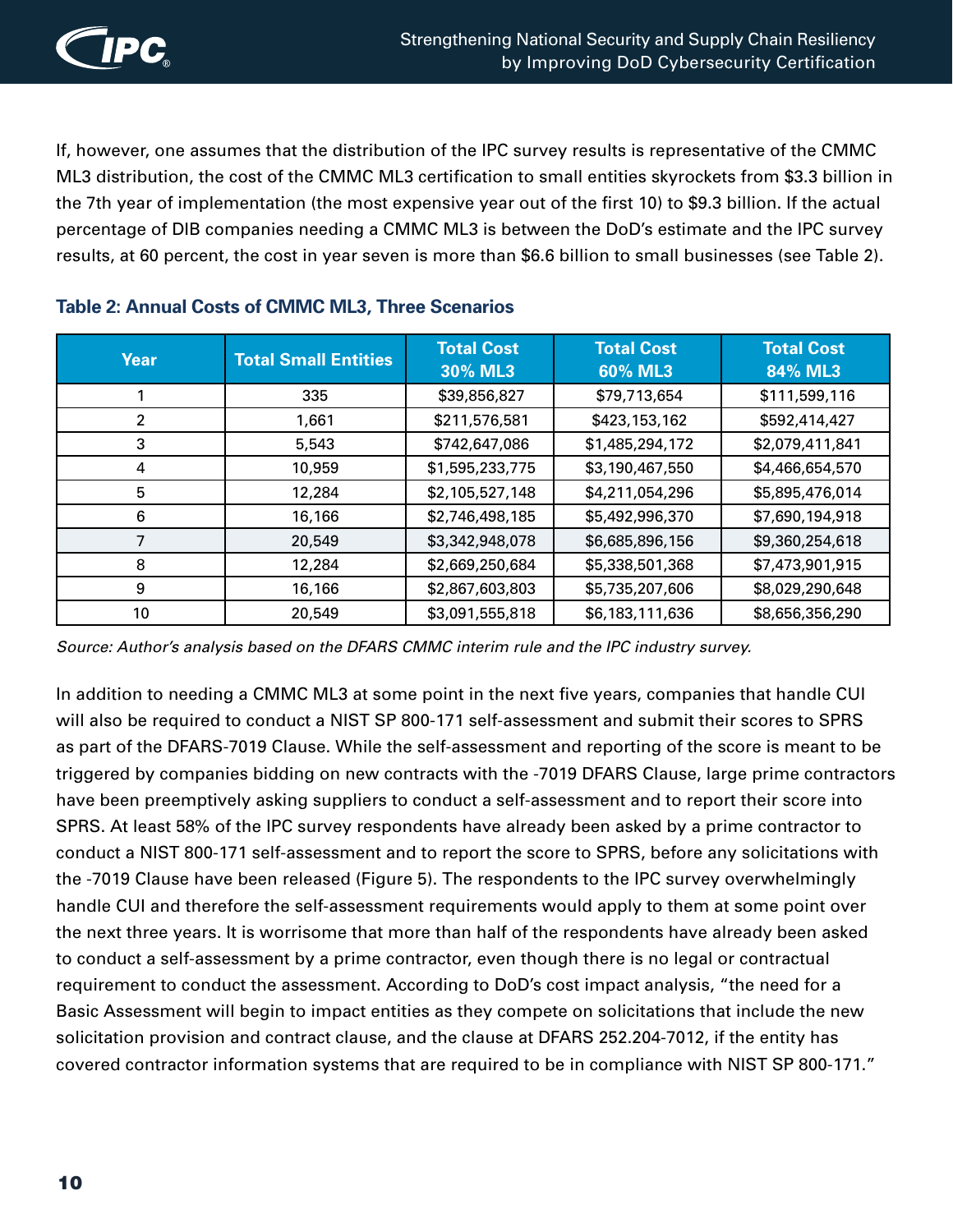

**Figure 5: Has Your Company Already Been Asked to Conduct a Self-Assessment?** 

#### *Source: IPC Industry Survey, 2021*

The NIST SP 800-171 self-assessment and reporting is estimated by DoD to take less than an hour and cost less than \$100 per assessment. According to a NIST Cybersecurity Self-Assessment Handbok, "conducting security control assessments can be challenging and resource-intensive. Successful assessments require cooperation throughout the company. Establishing expectations before, during, and after an assessment is important to achieve an acceptable outcome. Thorough preparation is an important aspect of conducting effective security control assessments." The handbook also explains that, "It is expected that the business owner, chief operating officer, IT manager, security manager, and plant manager(s) will work together to assess the security of the system(s) that process, store, or transmit CUI."6 Based on NIST's advice for preparing for and conducting a NIST 800-171 selfassessment, it would take much longer than an hour and cost more than \$100 to conduct one properly. NIST does not provide an estimated number of personnel hours needed to properly conduct a NIST 800-171 self-assessment, but with 110 controls and more than 200 assessment objectives, it can be estimated that at least 30 minutes is needed to assess each control; properly acknowledging some controls will take far longer; and others much less. At 30 minutes per control, the NIST 800-171 selfassessment would take 55 hours to complete. Using a journeyman-level-2 rate of pay of \$99/hour, a basic self-assessment would cost \$5,445, which is \$5,300 more than DoD's estimate of \$73.30.

<sup>6</sup> U.S. National institute of Standards and Technology (NIST), "NIST MEP Cybersecurity Self- Assessment Handbook for Assessing NIST SP 800-171 Security Requirements in Response to DFARS Cybersecurity Requirements," [https://](https://nvlpubs.nist.gov/nistpubs/hb/2017/nist.hb.162.pdf) [nvlpubs.nist.gov/nistpubs/hb/2017/nist.hb.162.pdf](https://nvlpubs.nist.gov/nistpubs/hb/2017/nist.hb.162.pdf)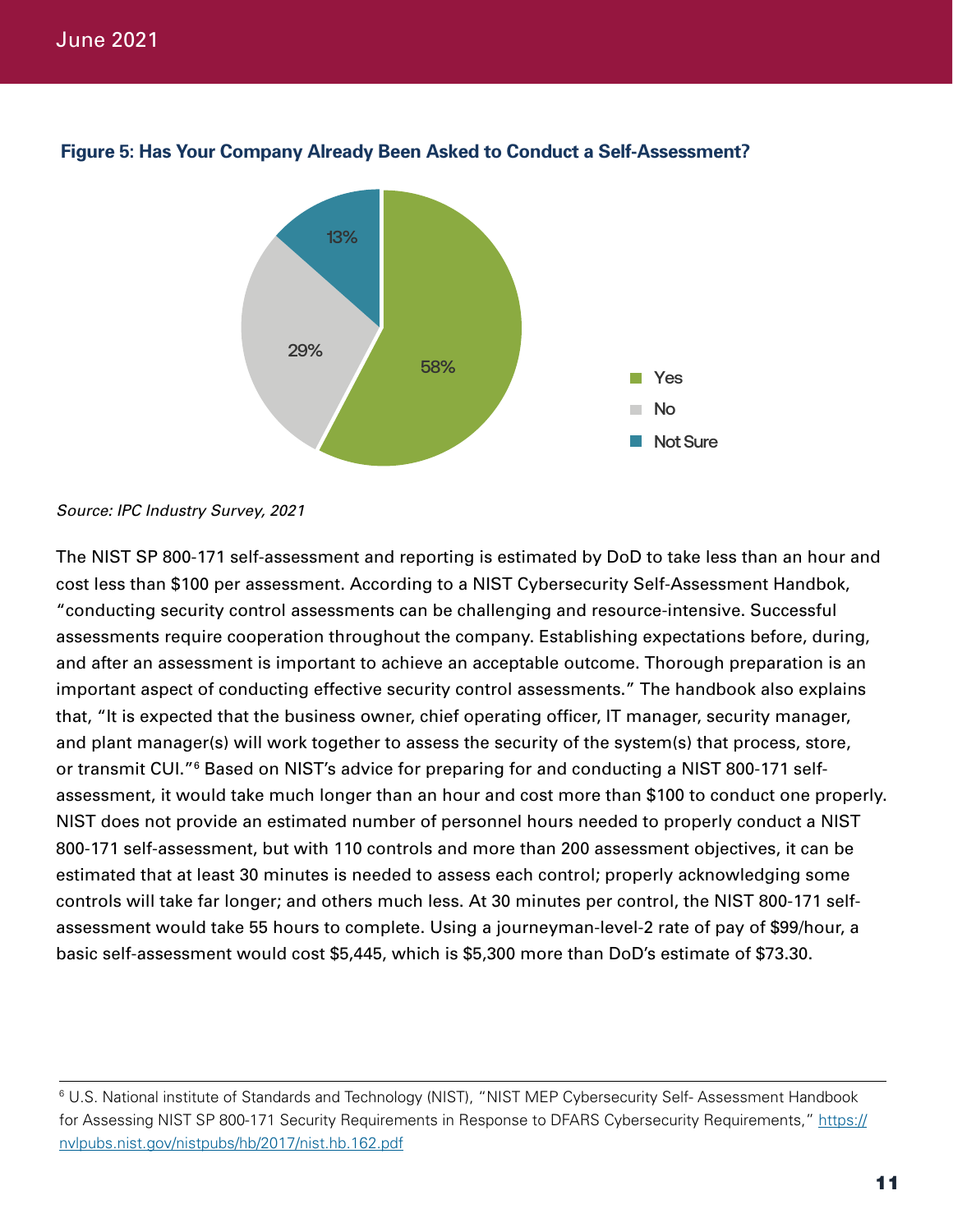

In their impact analysis, DoD claims the annualized cost of the self-assessments is \$971,083, based on a cost of \$74.31 per self-assessment for 40,824 entities (and one assessment every three years). The self-assessment requirement, however, is going to impact far more than 40,824 companies because every company that handles CUI must conduct the self-assessment. According to the DFARS interim rule, at least 30% of the DIB will need a CMMC ML3, which implies that they handle CUI. The DoD estimates there are 220,000 companies in the DIB, which means that there are closer to 66,000 companies that will need to conduct a NIST 800-171 self-assessment. Currently, more than half (58%) of the IPC survey respondents are being required by prime contractors to conduct the self-assessment. If 58% of the rest of the DIB is being asked by a prime contractor for a self-assessment, the number of impacted companies jumps to 127,600 companies. If the price of the self-assessment is closer to \$5,445 and the number of impacted companies is 30% of the DIB, as the DoD estimates in the interim rule, the actual annualized cost of the Basic self-assessment jumps from \$971,803 to \$119,790,000, which is 123 times more expensive than the DoD's total estimated cost impact to both the government and the DIB. If 58% of the DIB are required to conduct Basic self-assessments, the annualized cost jumps to \$231,594,000, which is more than 200 times more expensive than DoD's total cost impact to the DIB and the government.

## CONCLUSIONS AND RECOMMENDATIONS

President Biden's Executive Order on Improving the Nation's Cybersecurity instructs the Executive Branch to modernize FedRAMP (a cloud security framework), including identifying and mapping relevant compliance frameworks and allowing those frameworks to be used as a substitute for the relevant portion of the authorization process. Likewise, the DoD can proactively modernize the CMMC along with the FedRAMP process by recognizing existing compliance frameworks.

The DoD and the CMMC-AB should establish qualification criteria for consultants so that the DIB is better suited to vet potential consultants for CMMC preparation. The DoD should help educate the DIB that the qualification criteria expressed as KSAs and a list of other attributes associated with qualifications (certifications, experience, and education) which demonstrate those KSAs. In the same way that DoDM 8570 establishes a list of baseline certification requirements for the DoD cybersecurity workforce, DoD should establish and publish baseline qualification standards for CMMC consultants and CMMC assessors that map to the DCWF.

To reduce the costs and burdens of the CMMC on the DIB, the DoD should consider leveraging existing industry standards and certifications. There are several widely adopted security standards and certification processes that have been implemented by thousands of companies around the world. The DoD should evaluate the level of risk mitigation and assurances provided by these existing certifications to determine if they provide equivalent or better protection for FCI and CUI. Recognizing additional